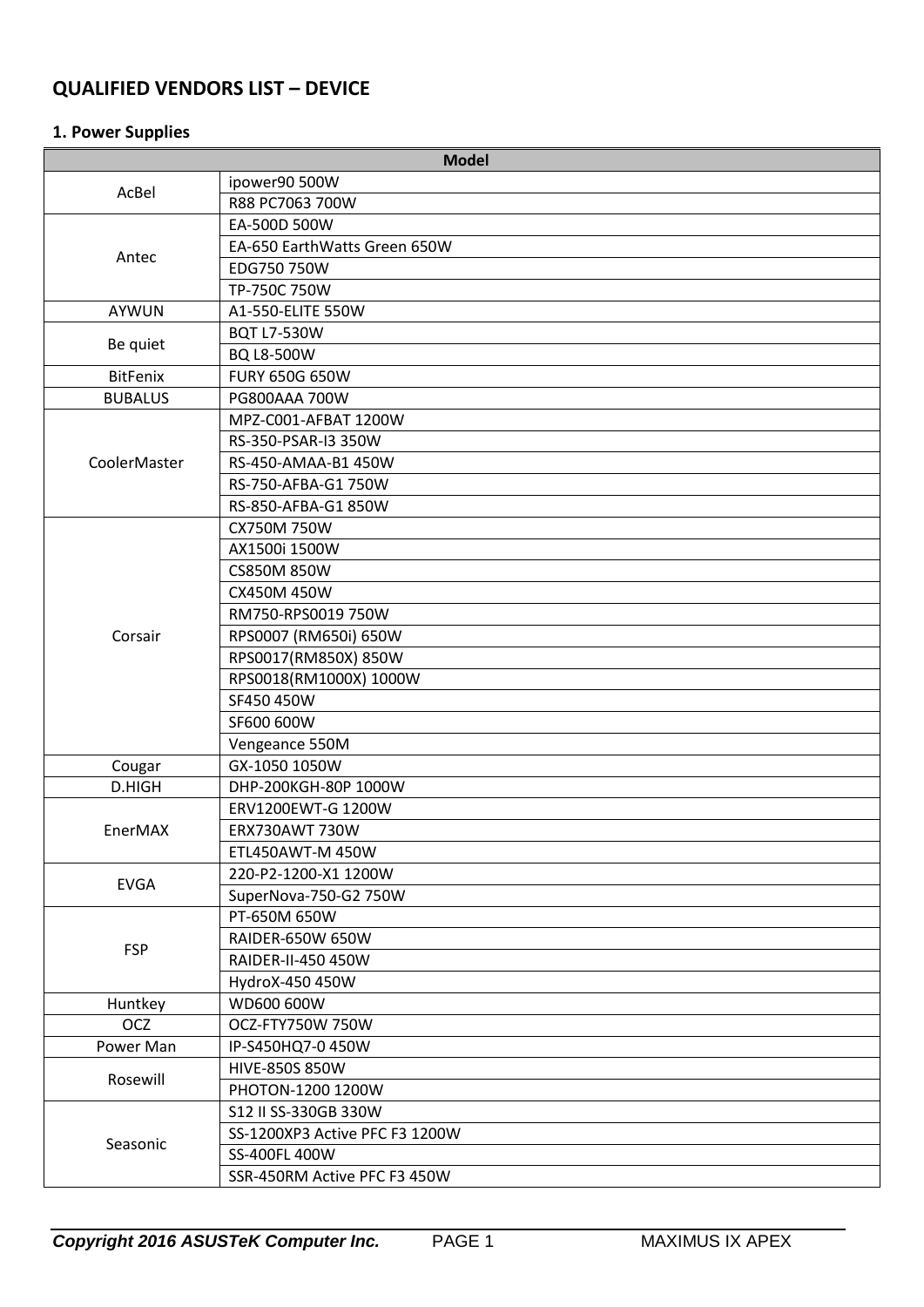| <b>Model</b> |                        |  |
|--------------|------------------------|--|
|              | <b>PAT-800W</b>        |  |
| Seventeam    | ST-550P-AD 550W        |  |
| Silverstone  | SST-60F-P 600W         |  |
|              | SST-ST85F-GS 850W      |  |
| Super Flower | SF-1000F14MP 1000W     |  |
|              | Smart DPS G 650 650W   |  |
| Thermaltake  | Toughpower TPX775 775W |  |
|              | TPG-0850D 850W         |  |
|              | TPD-1200M 1200W        |  |
| <b>ZUMAX</b> | ZU-500G-JP 500W        |  |

# **2. Hard Drives**

## *2.1. HDD Devices*

| <b>Type</b> | <b>Model</b> |                    |
|-------------|--------------|--------------------|
|             | <b>HGST</b>  | H31K40003254SA     |
|             |              | H3IKNAS600012872SA |
|             |              | HDN726060ALE610    |
|             |              | ST500DM002         |
|             |              | ST6000NM0024       |
|             | Seagate      | ST2000NX0243       |
|             |              | ST1000NX0303       |
|             |              | ST8000AS0002       |
|             | Toshiba      | HDS721010DLE630    |
| SATA 6G     | <b>WD</b>    | WD6001FZWX         |
|             |              | WD60PURX           |
|             |              | WD60EZRX           |
|             |              | WD5000AAKX         |
|             |              | WD5000AZLX         |
|             |              | WD10PURX           |
|             |              | WD20PURX           |
|             |              | WD10J31X           |
|             |              | WD1002FAEX         |
|             |              | WD1003FZEX         |
|             |              | WD2003FZEX         |
|             |              | WD60EFRX           |
|             | Hitachi      | HDS721050CLA362    |
| SATA 3G     | Seagate      | ST380815AS         |

### *2.2. SSD Devices*

| <b>Type</b> | <b>Model</b> |                                 |
|-------------|--------------|---------------------------------|
|             | <b>ADATA</b> | ADATA SSD SP920SS 256GB         |
|             |              | ADATA SSD ASX930SS3 120GB       |
|             |              | ADATA SSD ASX930SS3 240GB       |
|             |              | ADATA SU800 128GB               |
| SATA 6G     | AMD          | AMD RADEON R7 240GB (OCZ)       |
|             |              | AMD RADEON R3 120GB             |
|             | APACER       | APACER SSD-AS510S 128GB         |
|             |              | APACER THUNDERBIRDAST680S 240GB |
|             |              | APACER AS720 AP120GAS720 120GB  |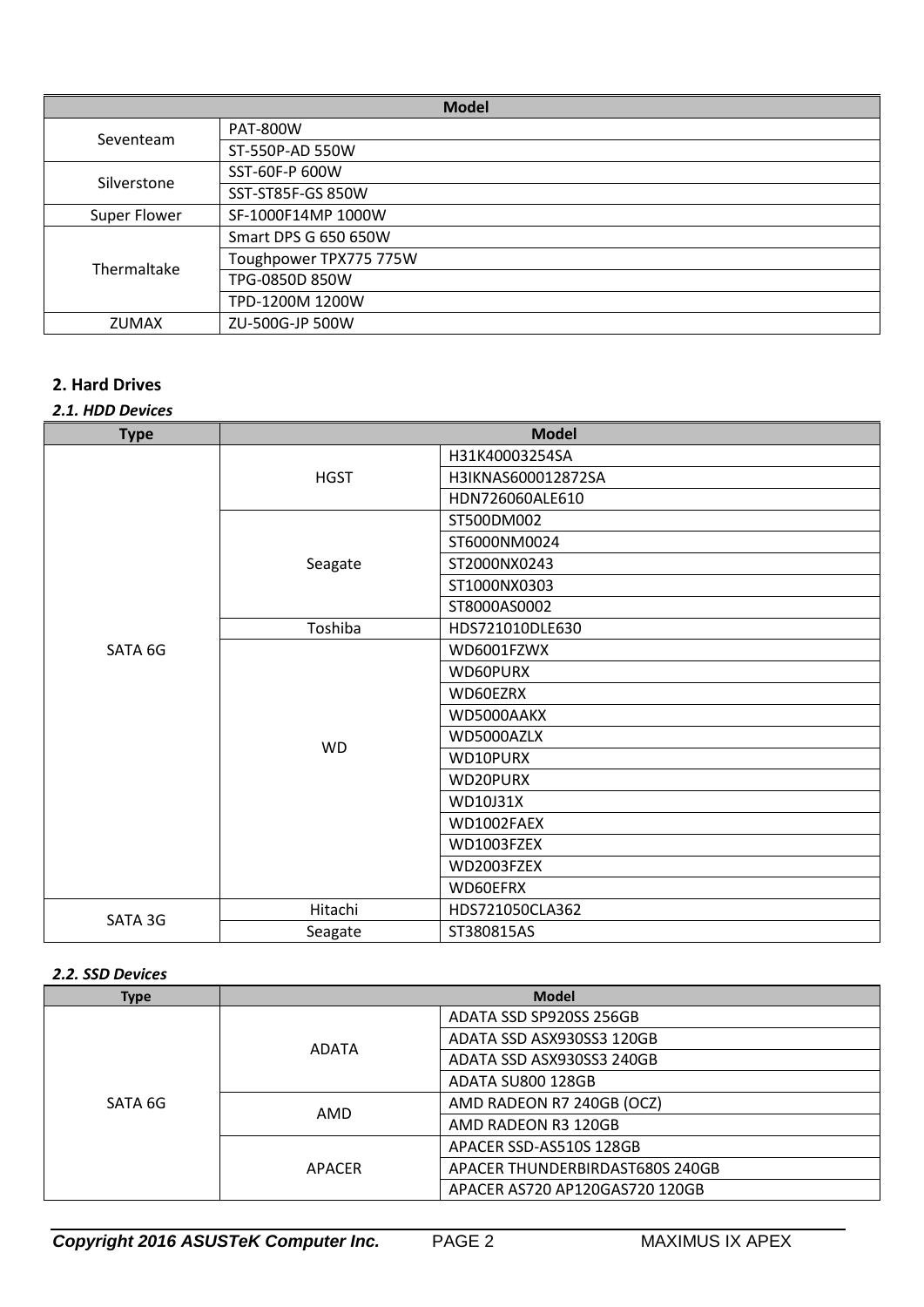| <b>Type</b> | <b>Model</b>    |                                       |
|-------------|-----------------|---------------------------------------|
|             | <b>BIOSTAR</b>  | <b>BIOSTAR S100 Series 240GB</b>      |
|             |                 | CRUCIAL M500 240GB                    |
|             |                 | CRUCIAL M550 128GB                    |
|             | <b>CRUCIAL</b>  | CRUCIAL MX100 256GB                   |
|             |                 | CRUCIAL MX200 250GB                   |
|             |                 | CRUCIAL MX300 525GB                   |
|             | <b>CORSAIR</b>  | CORCE GS 240GB                        |
|             |                 | FUJITSU SSD FSA 128G 128GB            |
|             | <b>FUJITSU</b>  | FUJITSU SSD F300 SERIES 240GB         |
|             |                 | <b>FUJITSU SSD FSX 120GB</b>          |
|             |                 | INTEL SSD 530 SERIES -120G            |
|             | <b>INTEL</b>    | INTEL SSD 535 SERIES 180GB            |
|             |                 | <b>INTEL 540s Series 240GB</b>        |
|             |                 | INTEL 730 SERIES 240GB                |
|             | <b>KINGMAX</b>  | KINGMAX KM120GSME32 120GB             |
|             |                 | KINGSTON SSD SHSS37A 240GB            |
|             |                 | KINGSTON SV300S37A (V300) 120GB       |
|             |                 | KINGSTON SV300S37A (V300) 60GB        |
|             | <b>KINGSTON</b> | KINGSTON SH103S3/120GB (HYPERX)       |
|             |                 | KINGSTON SHFS37A-240GB (hyperX Fury)  |
|             |                 | KINGSTON SSD SKC400S37 256GB (KC400)  |
|             |                 | KINGSTON SSD SUV400S37 240GB (UV400)  |
|             | <b>LITEON</b>   | LITEON MU3 240GB                      |
|             |                 | OCZ ARC100 240GB                      |
| SATA 6G     |                 | OCZ TRN100 25SAT3 240GB               |
|             |                 | OCZ TRN150 25SAT3 240GB               |
|             | <b>OCZ</b>      | OCZ VECTOR150 240GB                   |
|             |                 | OCZ VECTOR180 240GB                   |
|             |                 | OCZ VTX460 25SAT3-120GB               |
|             |                 | OCZ VTX460A 25SAT3 240GB              |
|             | <b>PLEXTOR</b>  | PLEXTOR PX-256M6PRO 256GB             |
|             |                 | PLEXTOR PX-256M6S 256GB               |
|             |                 | PLEXTOR PX-256M7VC 256GB              |
|             |                 | PLEXTOR PX-256S2C 256GB               |
|             |                 | SAMSUNG SSD 840 EVO                   |
|             |                 | SAMSUNG SSD 830 SERIES 128GB          |
|             | SAMSUNG         | SAMSUNG SSD 840 PRO SERIES 128GB      |
|             |                 | SAMSUNG SSD-850PRO 256GB              |
|             |                 | SAMSUNG SSD 850 EVO 1TB               |
|             | <b>SANDISK</b>  | SANDISK SDSSDXPS 240GB(EXTREME PRO)   |
|             |                 | SANDISK SDSSDHII 240GB                |
|             | <b>SEAGATE</b>  | SEAGATE ST120HM000 120GB              |
|             |                 | SEAGATE Nytro XF1230-1A0960 SSD 960GB |
|             | SILICON POWER   | SILICON POWER V60 120GB               |
|             |                 | SILICON POWER S70 120GB               |
|             | SZGALAXY        | SZGALAXY SSD GX0120MT103-A1 120GB     |
|             |                 | TEAM DARK L3 240GB                    |
|             | <b>TEAM</b>     | TEAM L3 EVO 480GB                     |
|             |                 | TEAM L7 EVO 240GB                     |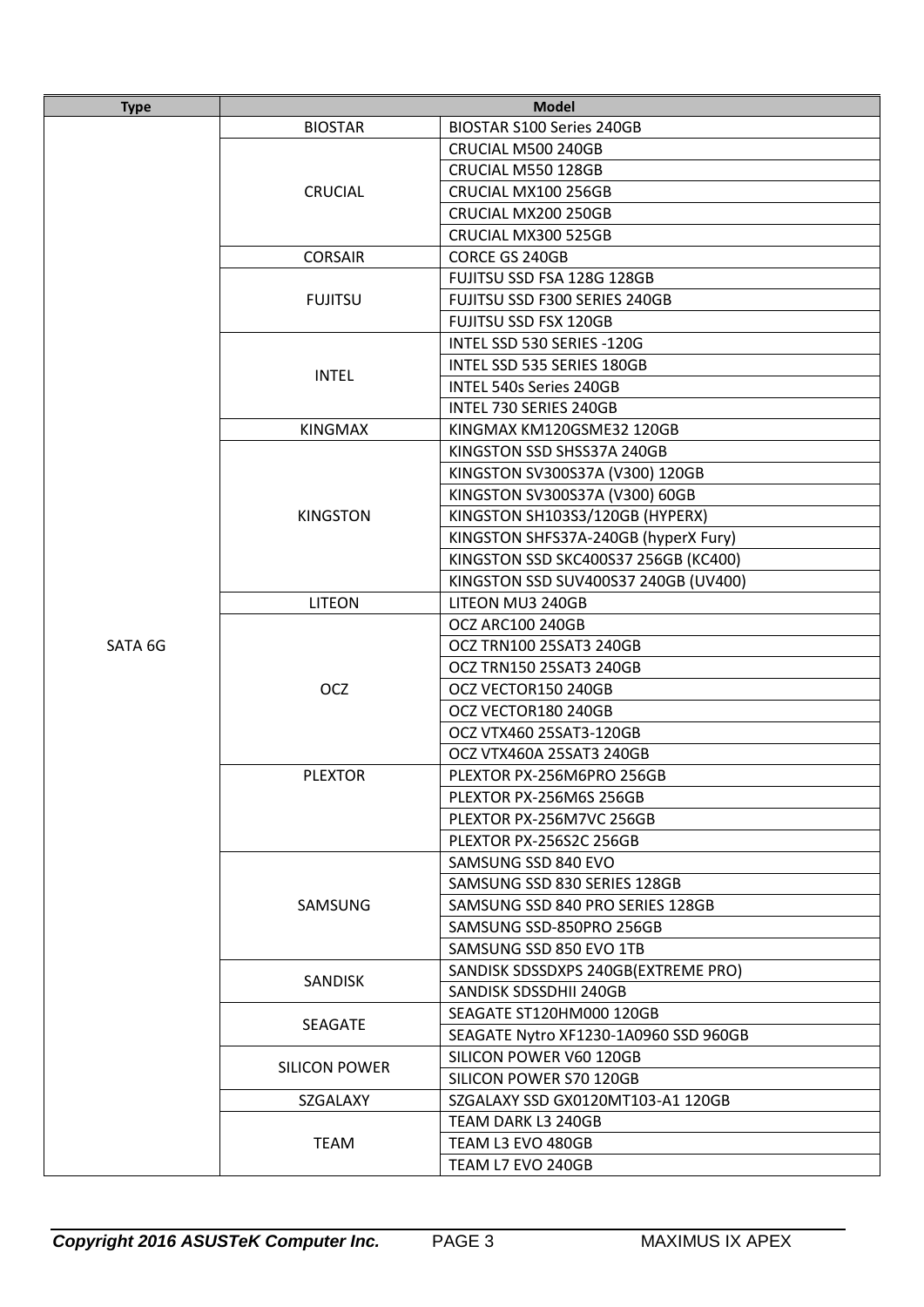| <b>Type</b> | <b>Model</b>     |                                       |
|-------------|------------------|---------------------------------------|
|             | <b>TRANSCEND</b> | TRANSCEND SSD320 256GB                |
|             |                  | TRANSCEND SSD370S-TS256GSSD370S 256GB |
|             | <b>TOSHIBA</b>   | TOSHIBA SSD Q300 PRO 256GB            |
|             | <b>TIGO</b>      | <b>TIGO S300 60GB</b>                 |
| SATA 6G     |                  | <b>TIGO S500 60GB</b>                 |
|             |                  | <b>TIGO S500 120GB</b>                |
|             | <b>WD</b>        | WD Blue PC 250GB                      |
|             |                  | WD Blue PC 500GB                      |
|             |                  | WD Green PC 120GB                     |
| SATA 3G     | <b>SANDISK</b>   | SANDISK SDSSDH 120GB G25              |

#### *2.3. M.2 SSD*

| <b>Type</b> |                 | <b>Model</b>                            |
|-------------|-----------------|-----------------------------------------|
|             | <b>ADATA</b>    | ADATA ASP900NS38 256G                   |
|             | <b>APACER</b>   | APACER AS2260 240GB                     |
|             |                 | <b>BIWIN G5304 64GB</b>                 |
|             | <b>BIWIN</b>    | <b>BIWIN G6200 64GB</b>                 |
|             |                 | <b>BIWIN G6201 64GB</b>                 |
|             |                 | <b>BIWIN G6322 512GB</b>                |
|             |                 | CRUCIAL-M500-240GB                      |
|             | <b>CRUCIAL</b>  | CRUCIAL-M550-128GB                      |
|             |                 | CRUCIAL-M550-256GB                      |
|             |                 | CRUCIAL-MX200-2280SS 250GB              |
|             |                 | INTEL SSDSCKGW080A401 80GB              |
|             | <b>INTEL</b>    | INTEL SSDSCKGW180A4 180GB               |
|             |                 | INTEL SSDSCKJW360H6 360GB               |
|             |                 | INTEL SSDSCKKW010X6X1 1TB               |
|             | <b>LITEON</b>   | LITEON LGT 256M6G 256GB                 |
|             |                 | SANDISK X110-2260 128GB                 |
|             |                 | SANDISK X110-2260 256GB                 |
|             |                 | SANDISK X300 128GB                      |
| <b>SATA</b> | <b>SANDISK</b>  | SANDISK X300 512GB                      |
|             |                 | SANDISK X400 512GB                      |
|             |                 | SANDISK X400 1TB                        |
|             |                 | SANDISK Z400S 256GB                     |
|             | KINGSHARE       | KINGSHARE KN300 128GB                   |
|             |                 | KINGSTON RBU-SNS6100S3/128GC-2260 128GB |
|             | <b>KINGSTON</b> | KINGSTON RBU-SNS6100S3/256GC-2260 256GB |
|             |                 | KINGSTON SM2280S3 120GB                 |
|             | <b>MIRAGES</b>  | <b>MIRAGES M2242 128GB</b>              |
|             | <b>PLEXTOR</b>  | PLEXTOR PX-64M6G                        |
|             | SAMSUNG         | SAMSUNG MZ-NPD1280-2280 128GB           |
|             |                 | SAMSUNG MZ-N5E250BW 250GB (850 EVO)     |
|             | <b>TIGO</b>     | <b>TIGO M242 128GB</b>                  |
|             | <b>TOSHIBA</b>  | TOSHIBA THNSNH256G8NT                   |
|             |                 | TRANSCEND TS64GMTS400 64GB              |
|             | TRANSCEND       | TRANSCEND TS128GMTS600 128GB            |
|             |                 | TRANSCEND TS512GMTS800 512GB            |
|             | V-COLOR         | V-COLOR VLM100-240G-2280 240GB          |
|             |                 | V-COLOR VSM100-240G-2280 240GB          |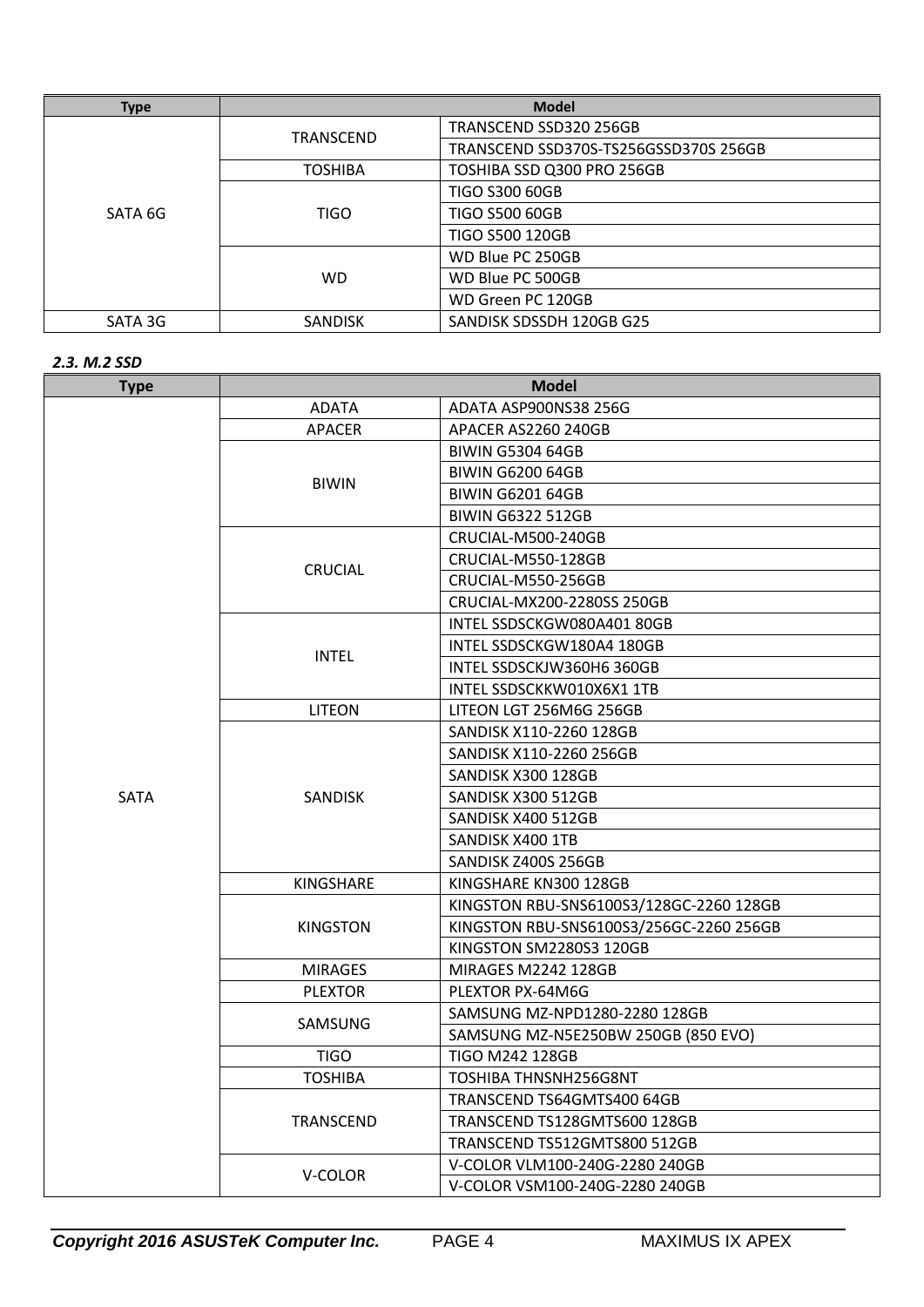| <b>Type</b> | <b>Model</b>    |                                                    |
|-------------|-----------------|----------------------------------------------------|
| SATA        |                 | WD WDS500G1B0B 500GB                               |
|             |                 | WD WDS250G1B0B 250GB                               |
|             | <b>WD</b>       | WD WDS100T1B0B 1TB                                 |
|             |                 | WD WDS120G1G0B 120GB                               |
|             | <b>APACER</b>   | APACER AP240GZ280 240GB (Z280) (For NVMe mode)     |
|             | <b>EZLINK</b>   | EZLINK ME.262 256GB (For AHCI mode)                |
|             |                 | INTEL SSDPEKKW256G7 256GB                          |
|             | <b>INTEL</b>    | (600P SERIES) (For NVMe mode)                      |
|             |                 | INTEL SSDPEKKW512G7 512GB                          |
|             |                 | (600P SERIES) (For NVMe mode)                      |
|             | <b>KINGSTON</b> | KINGSTON HYPERX PREDATOR SSD 240GB (For AHCI mode) |
|             |                 | KINGSTON HYPERX PREDATOR SSD 960GB (For AHCI mode) |
|             | <b>LITEON</b>   | LITEON LGT-128B1P-2280 128GB (For AHCI mode)       |
|             | <b>HYPERX</b>   | HYPERX PREDATOR SSD 240GB (For AHCl mode)          |
|             | <b>OCZ</b>      | OCZ RVD400 M22280 512GB (RD400) (For NVMe mode)    |
|             |                 | PLEXTOR PX-G256M6e 256GB (M6e) (For AHCI mode)     |
|             | <b>PLEXTOR</b>  | PLEXTOR PX-G512M6e 512GB (M6e) (For AHCI mode)     |
| PCIe        |                 | PLEXTOR PX-1TM8eGN 1TB (M8Pe) (For NVMe mode)      |
|             | <b>SANDISK</b>  | SANDISK SD6PP4M 128GB (For AHCI mode)              |
|             |                 | SANDISK SD6PP4M 256GB (For AHCI mode)              |
|             |                 | SAMSUNG MZ-HPU128T/004 (XP941) (For AHCI mode)     |
|             |                 | SAMSUNG MZ-HPU512T/000 (XP941) (For AHCI mode)     |
|             |                 | SAMSUNG MZ-HPV2560-256GB (SM951) (For AHCl mode)   |
|             |                 | SAMSUNG MZ-HPV5120 512GB (SM951) (For AHCl mode)   |
|             | SAMSUNG         | SAMSUNG MZ-VPV1280 128GB (SM951) (For NVMe mode)   |
|             |                 | SAMSUNG MZ-VPV2560 256GB (SM951) (For NVMe mode)   |
|             |                 | SAMSUNG MZ-V6E500-500GB (960 EVO) (For NVMe mode)  |
|             |                 | SAMSUNG MZ-VKV512 512GB (950 PRO) (For NVMe mode)  |
|             |                 | SAMSUNG MZ-V6P512 512GB (960PRO) (For NVMe mode)   |
|             | <b>WD</b>       | WD WDS256G1X0C 256GB (For NVMe mode)               |
|             |                 | WD WDS512G1X0C 512GB (For NVMe mode)               |

### *2.4. PCIE SSD*

| Type        | <b>Model</b>    |                                  |
|-------------|-----------------|----------------------------------|
|             | <b>ASUS</b>     | RAIDR EXPRESS 240G               |
|             | Intel           | SSD DC 750 Series 400GB          |
| <b>PCIE</b> | <b>KINGSTON</b> | <b>HYPERX PREDATOR SSD 480GB</b> |
|             | <b>OCZ</b>      | REVODRIVE350 480GB               |
|             | Plextor         | M8Pe 256GB                       |

# **3. Peripheral**

# *3.1. USB Storage*

#### **3.1.1. Card Readers**

| <b>Type</b>    | <b>Model</b>     |                                     |
|----------------|------------------|-------------------------------------|
| USB 2.0        | <b>InfoThink</b> | IT-925U Smart Card Reader           |
| <b>USB 3.0</b> | <b>AFT</b>       | PRO-77U USB 3.0 HUB and Card Reader |
|                | Kingston         | FCR-HS3 USB 3.0 Media Reader        |
|                | Sandisk          | Extreme PRO UHS-II SD Card Reader   |
|                | Transcend        | TS-RDC2K                            |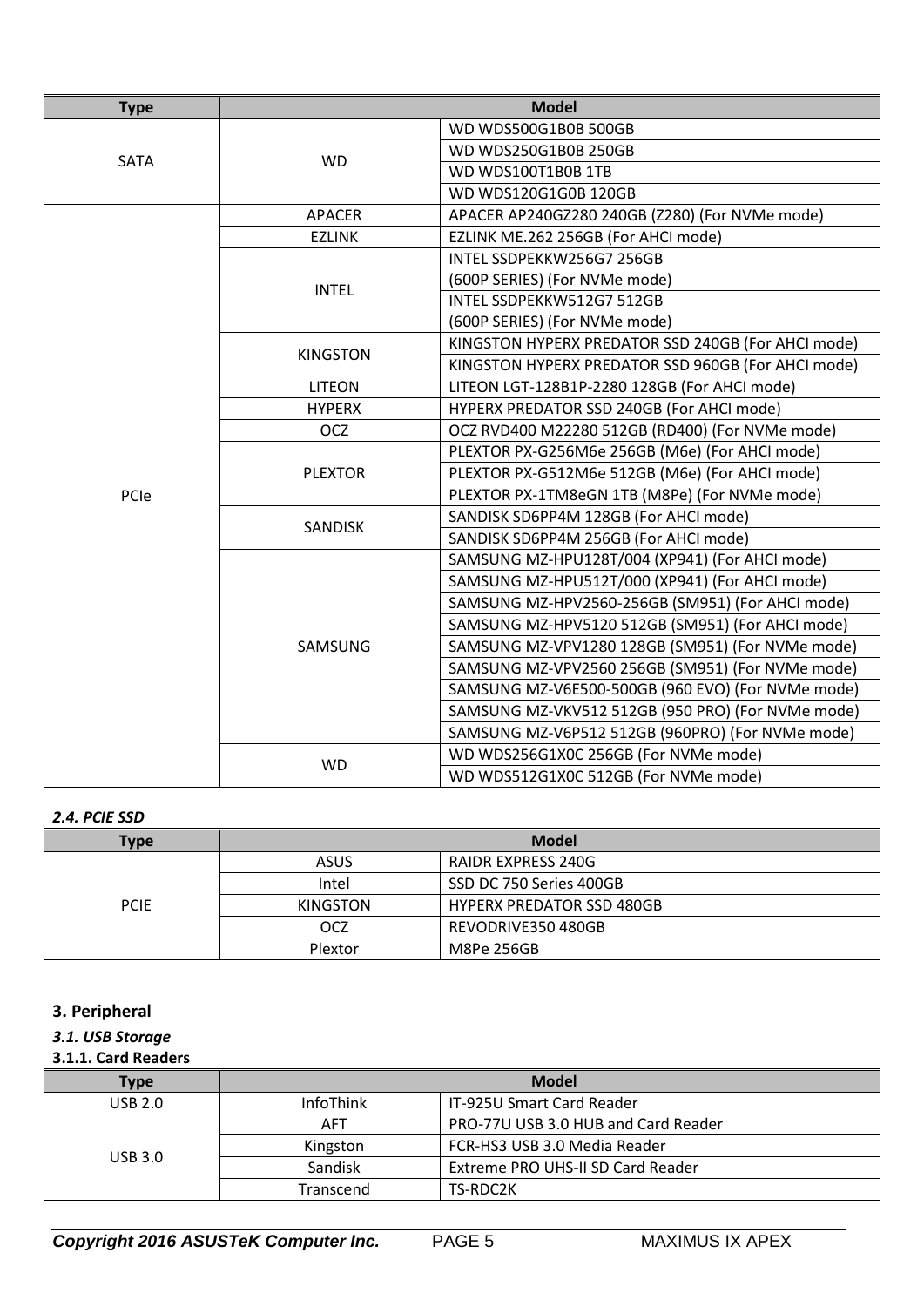### **3.1.2. External Enclosures**

| <b>Type</b>    | <b>Model</b>        |                                      |
|----------------|---------------------|--------------------------------------|
| USB 3.0 Type-C | Delock              | Type-C All-in-1 Card Reader          |
|                | <b>ASUS</b>         | <b>Wireless Duo</b>                  |
|                | <b>ADATA</b>        | SE720 128G SSD                       |
|                | <b>ARCHGON</b>      | MH-2619-U3-640GB                     |
|                | <b>ICY Dock</b>     | MB561U3S-4S                          |
|                | <b>OWLTECH</b>      | OWL-ESL25S/U3(B)                     |
| <b>USB 3.0</b> | PQI                 | Air Bank Wifi HDD                    |
|                | Seagate             | 1AYBA2-1TB                           |
|                | <b>Silcon Power</b> | ARMOR A30                            |
|                | <b>STARDOM</b>      | SR2-WBS3                             |
|                | <b>WD</b>           | My Passport Enterprise WDBHEZ5000ABK |
|                |                     | NEUTRINO Bridge(Type-A)              |
|                | <b>AKiTiO</b>       | NEUTRINO U3.1 (Type-C)               |
|                |                     | NT2 U3.1                             |
|                | <b>APACER</b>       | AS720-AP120GAS720                    |
|                | <b>ASUS</b>         | ASM1352R demo board                  |
|                |                     | CROSU31S                             |
|                | Century             | <b>CSS25U31BK</b>                    |
|                | <b>CFD</b>          | GW2.5FST-SU3.1                       |
|                | CyberSlim           | M <sub>2</sub>                       |
|                |                     | S1-USB3.1                            |
|                | <b>DELOCK</b>       | 2.5 SATA SSD TYPE C-42556            |
|                | DigiFusion          | HD-328U3SMB                          |
|                | GODO                | GD25702                              |
|                | HighPoint           | RocketStor 3122B                     |
| <b>USB 3.1</b> | <b>HORNETTEK</b>    | HT-219AP3                            |
|                | <b>IOCREST</b>      | IO-STC1351                           |
|                |                     | IO-STC567                            |
|                | J <sub>2C</sub>     | Removable HDD                        |
|                | SinapisTek          | Type C M.2 SSD 128GB                 |
|                | SSI                 | SSI-2226US31(Type_A)                 |
|                | Sunnywill           | SW20A12-C                            |
|                | Sunrich             | U-1040(Type_A)                       |
|                |                     | U-1150(Type_C)                       |
|                | SUPERTALENT         | PORTABLE SSD 512GB                   |
|                |                     | TW-SN802 (Type_A)                    |
|                | Thunderwing         | TW-SNR01                             |
|                | <b>UNITEK</b>       | $Y-3605$                             |
|                | <b>UPTECH</b>       | <b>EHE207</b>                        |
|                | Vantec              | NST-270A31                           |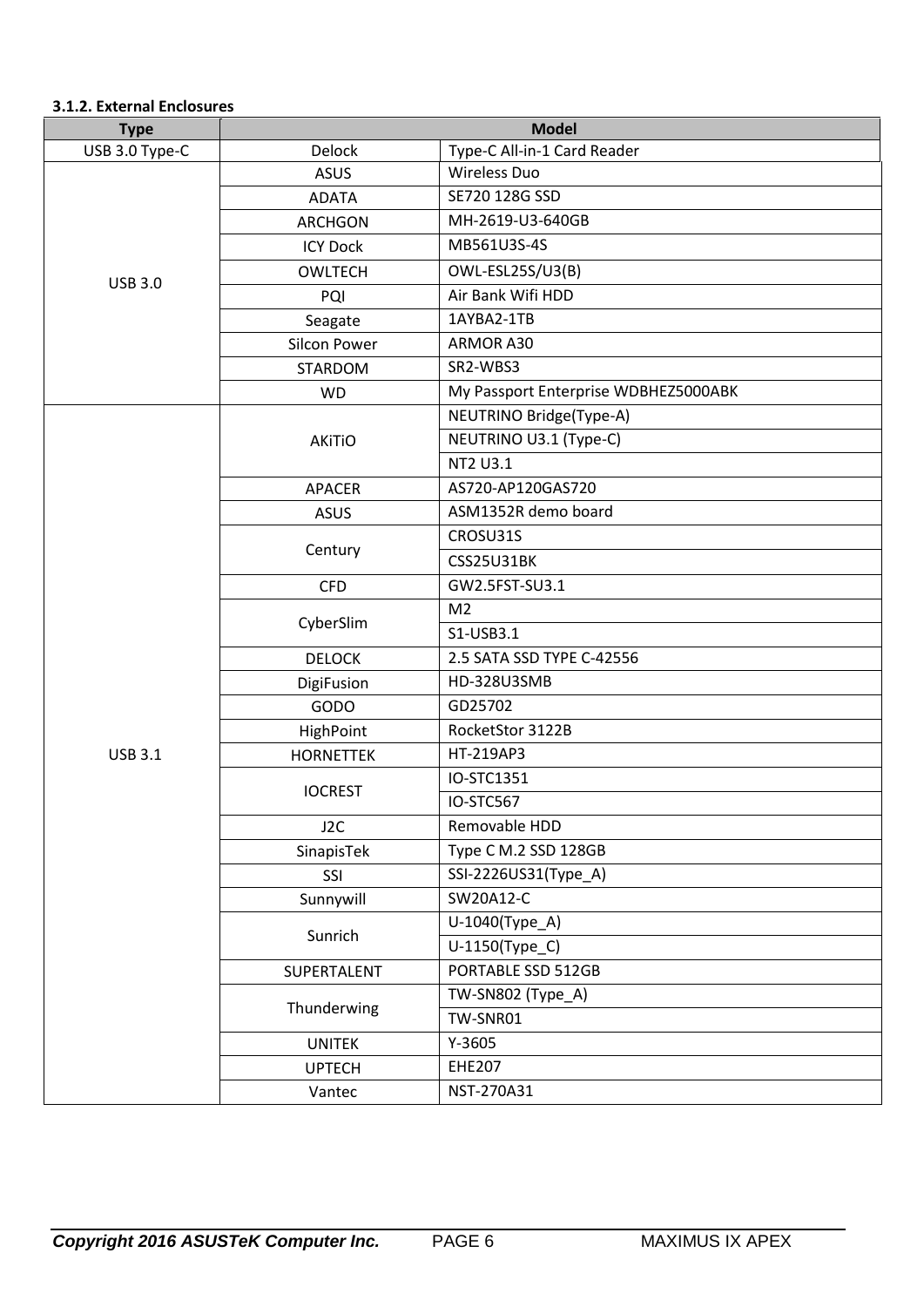#### *3.1.3. USB Pen Drives*

| <b>Type</b>         | <b>Model</b>         |                                |
|---------------------|----------------------|--------------------------------|
|                     | APACER               | AH450 32GB                     |
|                     | <b>CORSAIR</b>       | <b>VOYAGER GTX 128GB</b>       |
|                     | <b>KINGMAX</b>       | UI-06 32GB                     |
|                     | Kingston             | <b>HSX3 128GB</b>              |
|                     | <b>LEXAR</b>         | S33 32GB                       |
| <b>USB 3.0</b>      | <b>MACH XTREME</b>   | MX-ES 32GB                     |
|                     | <b>PATRIOT</b>       | <b>SUPERSONIC MAGNUM 256GB</b> |
|                     | <b>PNY</b>           | <b>TURBO PLUS 128GB</b>        |
|                     | <b>SanDisk</b>       | SDCZ88 128GB                   |
|                     | <b>SILICON POWER</b> | MARVEL M60 64GB                |
|                     | <b>TEAM</b>          | T132 64GB                      |
|                     | <b>TOSHIBA</b>       | EXII 64GB                      |
|                     | Kingston             | DTDUO3C 32GB                   |
| <b>USB 3.1 Gen1</b> | <b>PNY</b>           | <b>UCD20 32GB</b>              |
|                     | PQI                  | CONNECT 313 64GB               |
|                     | Sandisk              | SDCZ450 32GB                   |
|                     | SONY                 | USM32CA132GB                   |
|                     | Transcend            | <b>TS64GJF890S 64GB</b>        |

### *3.1.4. USB Hubs*

| <b>Type</b>    | <b>Model</b>      |                     |
|----------------|-------------------|---------------------|
| PCIEX1         | <b>SUNIX</b>      | <b>USB 2311C</b>    |
| PCIEX4         | <b>ASUS</b>       | USB 3.1 Type-C Card |
|                | <b>DigiFusion</b> | <b>PTU312A</b>      |
| <b>USB 2.0</b> | <b>ESENSE</b>     | U4 4 Port HUB       |
|                | <b>UNITEK</b>     | Y-2167BK            |
| <b>USB 3.0</b> | TekRepublic       | <b>TUH300</b>       |
|                |                   | <b>TUH3400</b>      |
| USB 3.1 Type-C | KUGI              | USB 3.1 Type-C Hub  |

# **3.2. Audio**

# *3.2.1. Audio Decoder*

| <b>Type</b>  | <b>Model</b>   |                 |
|--------------|----------------|-----------------|
| <b>SPDIF</b> | <b>PIONEER</b> | <b>VSX-323</b>  |
|              | <b>DEMON</b>   | <b>AVR-E200</b> |

### *3.2.2. Earphone Devices*

| <b>Type</b> | <b>Model</b>   |                                  |
|-------------|----------------|----------------------------------|
|             | Audio-technica | Audio-technica ATH-XS7           |
|             |                | Audio-technica ATH-M50           |
|             |                | Audio-technica ATH-R70X          |
|             | Sony           | Sony -MDR-ZX100                  |
| Line Out    |                | Sony -STEREO HEADSET DR-ZX102DPV |
|             | Sennheiser     | Sennheiser PC350 G4ME            |
|             |                | Sennhesier HD650                 |
|             |                | Sennhesier CX300-II              |
|             | AKG            | AGK 612                          |
|             | <b>TDK</b>     | <b>TDK-ST750</b>                 |
|             | RAZER          | <b>RAZER TIAMAT 7.1</b>          |
|             | <b>ROCCAT</b>  | ROCCAT KAVE-SOLID 5.1-           |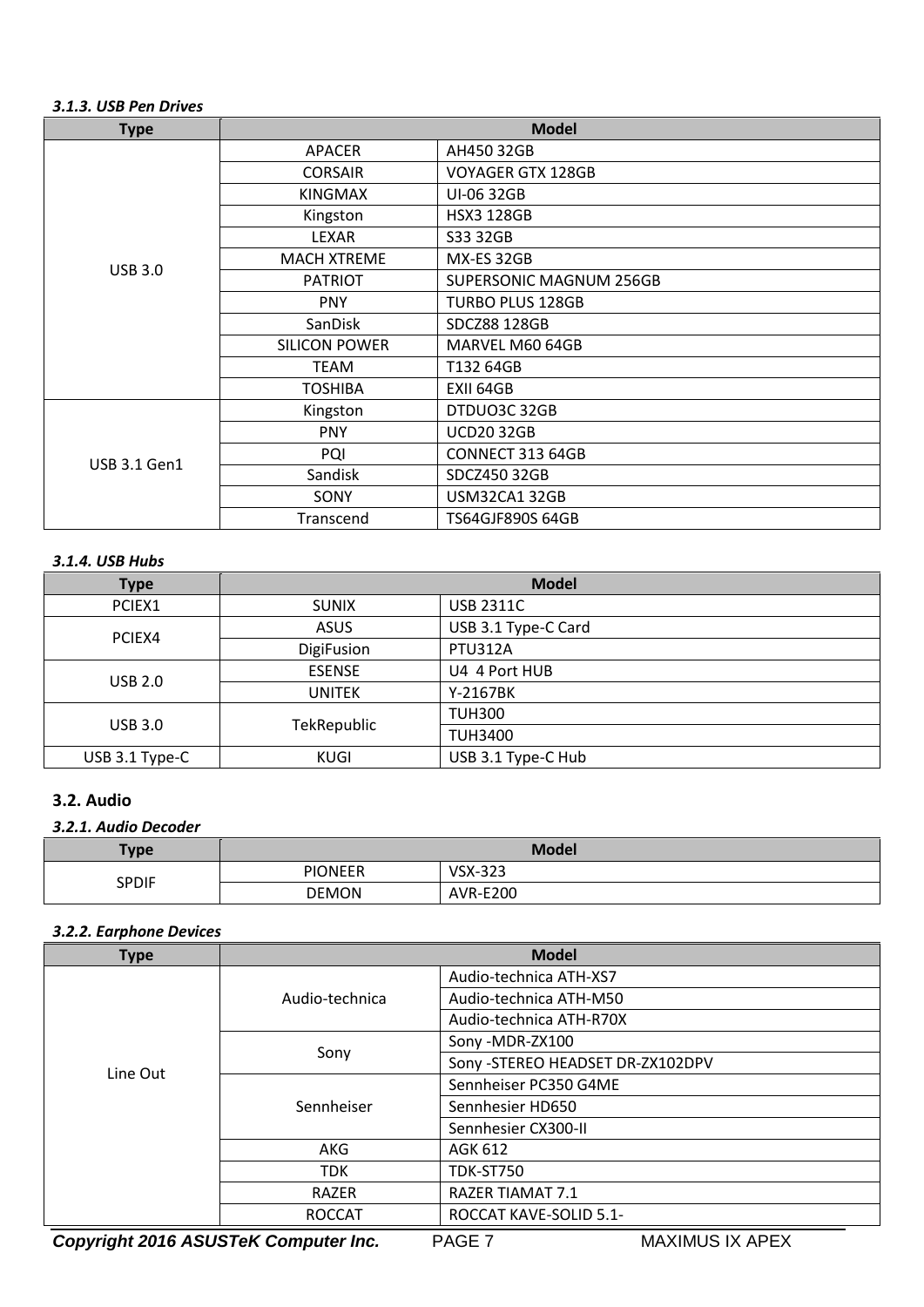### *3.2.3. Microphone Devices*

| Type   | <b>Model</b> |             |
|--------|--------------|-------------|
| MIC In | <b>KOSS</b>  | <b>SB45</b> |
|        | Philips      | SHM3100     |

## *3.2.4. Sound Adapters*

| Type    | <b>Model</b> |                                        |
|---------|--------------|----------------------------------------|
| PCIEX1  | ASUS         | XONAR D2X                              |
|         |              | <b>XONAR Essence STX II</b>            |
|         | Creative     | Creative SB Audigy FX                  |
| USB 2.0 | ASUS         | <b>STRIX DSP</b>                       |
|         |              | <b>XONAR U7</b>                        |
|         | Creative     | Sound Blaster Omni Surround 5.1 SB1560 |

### *3.2.5. Speaker*

| <b>Type</b> | <b>Model</b> |                                         |
|-------------|--------------|-----------------------------------------|
|             | Creative     | Creative M5300                          |
|             |              | Creative A550                           |
|             |              | Creative T6300                          |
| Line out    | Logitech     | Logitech Z5500                          |
|             |              | Logitech Z623                           |
|             |              | Logitech Z-506 5.1CH                    |
|             | <b>ALTEC</b> | ALTEC BX1220 USB-Powered Speaker System |
| <b>USB</b>  | Atake        | Atake ASP-002                           |
|             | Logitech     | Logitech V10                            |

# **3.3. Controller Cards**

#### *3.3.1 Graphic Cards*

| <b>Type</b>        |             | <b>Model</b>                         |
|--------------------|-------------|--------------------------------------|
| <b>AMD Chipset</b> | <b>ASUS</b> | ASUS AMD R9NANO                      |
|                    |             | (VBIOS:015.049.000.004.AS05)         |
|                    |             | ASUS Matrix R9290X-P-4GD5            |
|                    |             | (VBIOS: 67B0HB.15.42.0.3.AS05L)      |
|                    |             | ASUS R5230-SL-2GD3-L                 |
|                    |             | (VBIOS: V6779HB.13.12.0.48.AS04)     |
|                    |             | ASUS R7240-1GD3                      |
|                    |             | (VBIOS: V6613HB.15.44.0.12.AS01)     |
|                    |             | ASUS R7250-DI-1GD5                   |
|                    |             | (UEFI VBIOS: V6610HB.15.38.0.0.AS01) |
|                    |             | ASUS R7250X-2GD5                     |
|                    |             | (VBIOS: V683DHB.15.42.0.3.AS01)      |
|                    |             | ASUS R7260X-DC2OC-2GD5               |
|                    |             | (BIOS: V6658HB.15.42.0.3.AS01)       |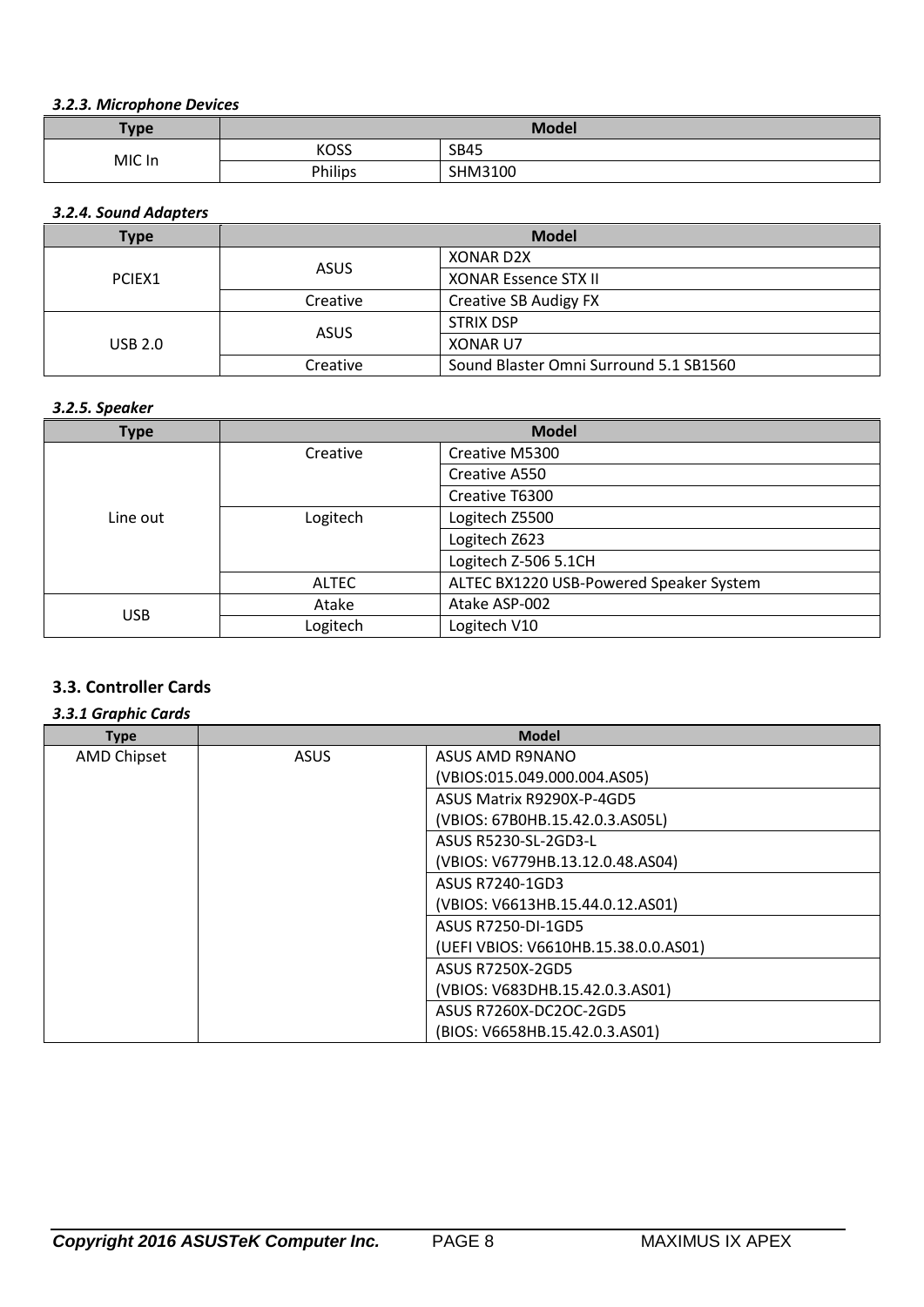| <b>Type</b>        | <b>Model</b>    |                                                                 |
|--------------------|-----------------|-----------------------------------------------------------------|
| <b>AMD Chipset</b> | <b>ASUS</b>     | ASUS R7360-OC-2GD5                                              |
|                    |                 | (VBIOS: V015.049.000.001 AS02)                                  |
|                    |                 | ASUS R9270-DC2OC-2GD5-2DIS                                      |
|                    |                 | (VBIOS: V6811HB.15.39.0.1.AS03)                                 |
|                    |                 | ASUS R9270X-DC2T-2GD5                                           |
|                    |                 | (BIOS: V6810HB.15.38.0.3.AS03)                                  |
|                    |                 | ASUS R9280-DC2-3GD5-2DIS                                        |
|                    |                 | (VBIOS: V679AHB.15.44.0.5.AS01)                                 |
|                    |                 | ASUS R9290X-DC2OC-4GD5                                          |
|                    |                 | (BIOS: V67B0HB.15.41.0.2.AS04CL/AS04A)                          |
|                    |                 | ASUS R9295X2-8GD5-1D4S                                          |
|                    |                 | (VBIOS: 67B9HB.15.44.0.9.AS01M/AS01S)                           |
|                    |                 | ASUS R9FURYX-4GHBM-3SI                                          |
|                    |                 | (VBIOS: V7300HB.15.48.0.66.AS01)                                |
|                    |                 | ASUS RX480                                                      |
|                    |                 | (15.50.0.0. A501)                                               |
|                    |                 | ASUS STRIX-R7370-DC2OC-4GD5-GAMING                              |
|                    |                 | (VBIOS: V015.048.000.057 AS02)                                  |
|                    |                 | ASUS STRIX-R9380-DC2OC-4GD5-GAMING                              |
|                    |                 | (BIOS:015.049.000.003.AS01)                                     |
|                    |                 | ASUS STRIX-R9390-DC3OC-8GD5-GAMING                              |
|                    |                 | (BIOS: 015.049.000.004.AS11)                                    |
|                    |                 | ASUS STRIX-R9390X-DC30C-8GD5-GAMING                             |
|                    |                 | (VBIOS: V015.049.000.004 AS01)                                  |
|                    |                 | ASUS STRIX-R9FURY-DC3-4G-GAMING                                 |
|                    |                 | (VBIOS: V015.049.000.004 AS02)                                  |
|                    |                 | ASUS STRIX-RX460-O4G GAMING                                     |
|                    |                 | (15.500.0.AS22)                                                 |
|                    |                 | ASUS STRIX-RX470-O4G GAMING                                     |
|                    |                 | (15.50.0.0. A506)                                               |
|                    |                 | ASUS STRIX-RX480-O8G GAMING                                     |
|                    | AMD             | (15.50.0.0. A511)<br>AMD R9NANO                                 |
|                    |                 | (VBIOS:015.049.000.004)                                         |
|                    | Sapphire        | SAPPHIRE R7250X-1GB-GDDR5-                                      |
|                    |                 | (VBIOS: V015.042.000.003)                                       |
|                    | <b>GIGABYTE</b> | GIGABYTE GV-R938XG GAMING-4GD                                   |
|                    | <b>HIS</b>      | HIS HD5450 Silence 1GB DDR3                                     |
|                    |                 |                                                                 |
|                    |                 | (VBIOS: V012.020.000.046.035431)                                |
|                    | Yeston          | Yeston R7770-1024GD5 P1                                         |
|                    |                 | (BIOS: V015.020.000.000.000000)                                 |
|                    | Colorfire       | Colorfire R7-260X Twin-1GD5                                     |
|                    | <b>XFX</b>      | (BIOS: V015.040.000.002)                                        |
|                    |                 | XFX R9270-2GBD5 double dissipation<br>(VBIOS: V015.044.000.015) |
| nVidia Chipset     | <b>ASUS</b>     | ASUS GT730-SL-2GD3-BRK                                          |
|                    |                 | (VBIOS: V80.28.6D.00.AS06)                                      |
|                    |                 | ASUS 710-1-SL                                                   |
|                    |                 | (BIOS:80.28.A6.00.01)                                           |
|                    |                 | <b>ASUS GT740-2GD5</b>                                          |
|                    |                 | (80.07.D9.00.39.AS20)                                           |
|                    |                 |                                                                 |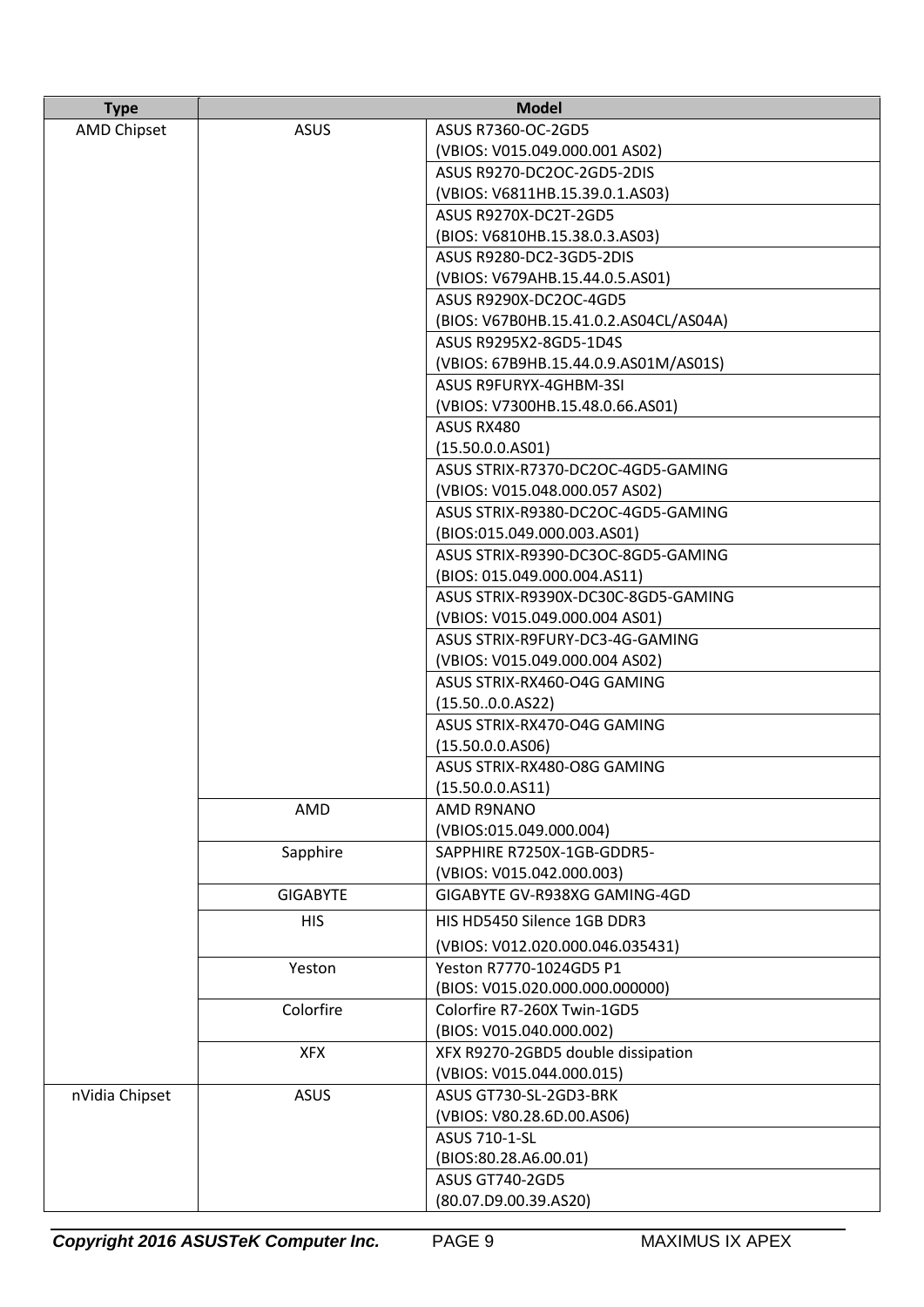| <b>Type</b>    | <b>Model</b> |                                     |
|----------------|--------------|-------------------------------------|
| nVidia Chipset | <b>ASUS</b>  | ASUS GT740-DF-2GD5                  |
|                |              | (80.07.D9.00.39.AS09)               |
|                |              | <b>ASUS GTX 1080</b>                |
|                |              | (86.04.17.00.01. A501)              |
|                |              | ASUS GTX750Ti-OC-2GD5               |
|                |              | (BIOS: V82.07.25.00.AS10)           |
|                |              | ASUS GTX970-DCMOC-4GD5              |
|                |              | (VBIOS: V84.04.1F.00.AS23)          |
|                |              | ASUS GTX980-4GD5-DI3S               |
|                |              | (VBIOS: V84.04.1F.00.AS07)          |
|                |              | ASUS GTX980Ti-6GD5-DI3S             |
|                |              | (VBIOS: V84.00.32.00.AS01)          |
|                |              | ASUS GTXTITANX-12GD5-DI3S           |
|                |              | (VBIOS: V84.00.1F.00.AS01)          |
|                |              | ASUS GTXTITANZ-12GD5-2DIS           |
|                |              | (VBIOS: V80.80.5A.00.AS01)          |
|                |              | ASUS Poseidon GTX980-P-4GD5         |
|                |              | (VBIOS: V84.04.1F.00.AS16)          |
|                |              | ASUS Strix GTX750Ti-DC2OC-4GD5      |
|                |              | (VBIOS: V82.07.55.00.AS06)          |
|                |              | ASUS STRIX-GTX1050-2G-GAMING        |
|                |              | (86.07.25.00.AS13)                  |
|                |              | ASUS STRIX-GTX1050TI-4G-GAMING-2DIS |
|                |              | (86.07.22.00. A506)                 |
|                |              | ASUS STRIX-GTX1060-O6G-GAMING       |
|                |              | (86.06.0E.00.0A)                    |
|                |              | ASUS STRIX-GTX1070-O8G-GAMING       |
|                |              | (86.04.17.00.1B)                    |
|                |              | ASUS STRIX-GTX1070-O8G-GAMING       |
|                |              | (86.04.26.00.62)                    |
|                |              | ASUS STRIX-GTX950-DC2OC-2GD5-GAMING |
|                |              | (VBIOS:V84.06.2F.00.AS02)           |
|                |              | ASUS STRIX-GTX980TI-DC3OC-6GD5      |
|                |              | (VBIOS: V84.00.36.00.2B AS08)       |
|                |              | ASUS TURBO-GTX970-OC-4GD5           |
|                |              | (VBIOS: V84.04.36.00.85)            |
|                |              | ASUS-GTX760-DC2OC-2GD5-2DIS         |
|                |              | (VBIOS: V80.04.BF.00.AS04)          |
|                |              | GTX 1070                            |
|                |              | (86.04.1E.000001.AS01)              |
|                | Palit        | Palit NE5X660S1049-1060F            |
|                |              | (BIOS: V80.06.59.00.2C)             |
|                | <b>ELSA</b>  | ELSA GTX 750 Ti 2GB S.A.C           |
|                |              | (VBIOS: V82.07.32.00.1B)            |
|                | <b>EVGA</b>  | EVGA GTX760 2GD5 SC                 |
|                |              | (BIOS: V80.04.BF.00.62)             |
|                |              | EVGA GTX780 3GD5 SC                 |
|                |              | (UEFI VBIOS: V80.10.3A.00.80)       |
|                | <b>MSI</b>   | MSI GTX 960 GAMING 2G               |
|                |              | (VBIOS:84.06.0D00.F1)               |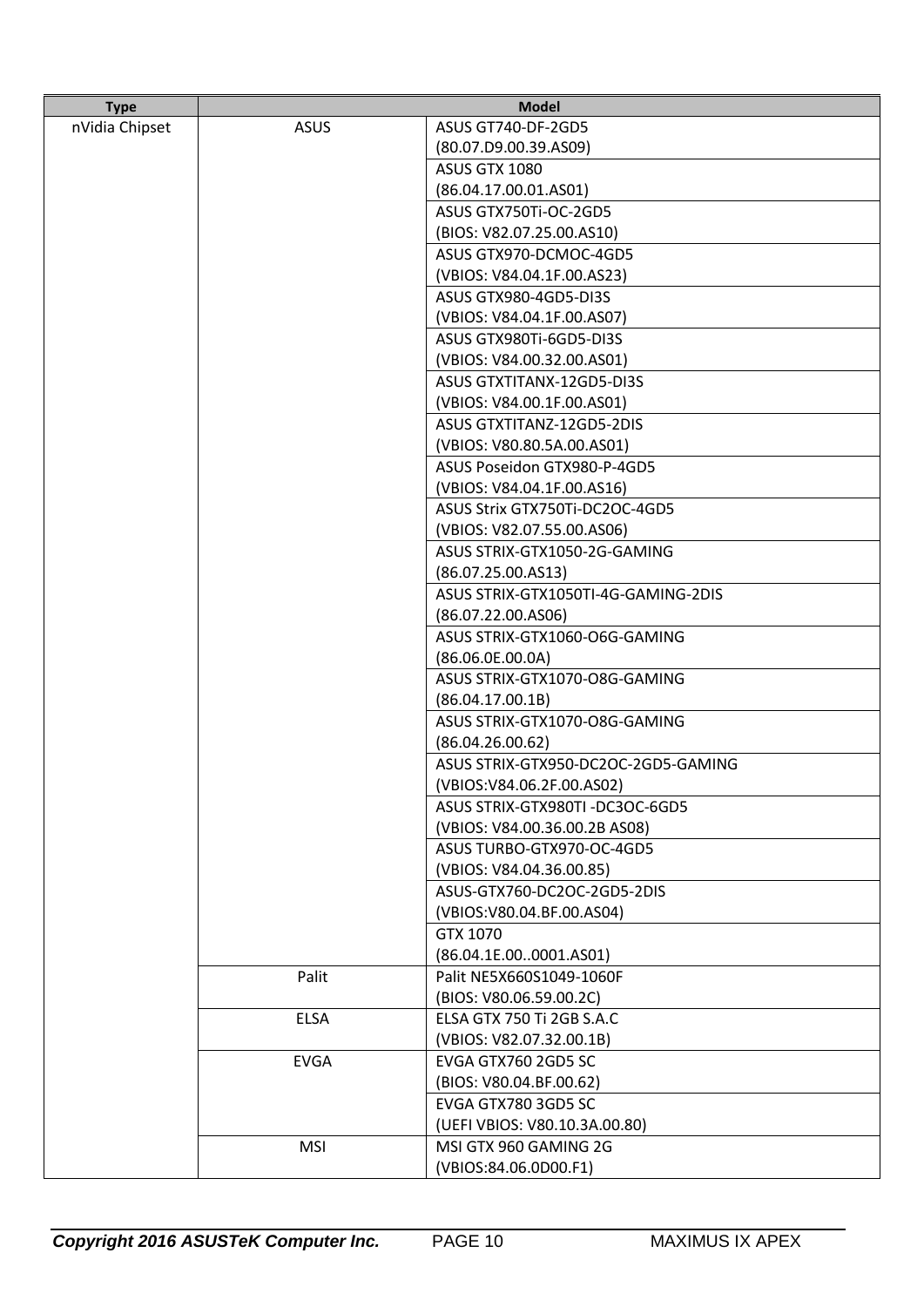### *3.3.2. SATA/SAS RAID Controller Cards*

| Type   | <b>Model</b>   |                      |
|--------|----------------|----------------------|
|        | <b>ADAPTEC</b> | ASR-8805             |
|        | Areca          | ARC-18821            |
| PCIEX8 | <b>ATTO</b>    | ExpressSAS H6F0 GT   |
|        | HighPoint      | RocketRAID 3620      |
|        | LS۱            | MegaRAID SAS 9271-8i |

# **3.4. Ethernet**

#### *3.4.1. 100 BaseTx Networking Cards*

| Type    | Model             |                                       |
|---------|-------------------|---------------------------------------|
| USB 2.0 | $\cdot$<br>Kiaomi | <b>USB 2.0</b><br>ົ to RJ-45 LAN Card |

#### *3.4.2. 1000 BaseTx Networking Cards*

| <b>Type</b>    | <b>Model</b>  |                  |
|----------------|---------------|------------------|
|                | <b>ASUS</b>   | PEB-G21 Rev 1.00 |
| PCIEX1         | Digifusion    | PETL01B          |
|                | Intel         | 9400PT           |
| PCIEX4         | Intel         | E1G42ETBLK       |
| <b>USB 3.0</b> | <b>BROWAY</b> | <b>BW-L1074A</b> |
| USB 3.0 Type-C | <b>AIBO</b>   | CB-USBC-RJ45     |

### *3.4.3. 10G Ethernet Adapter Cards*

| <b>Type</b> | <b>Model</b> |                 |
|-------------|--------------|-----------------|
| PCIEX4      | ASUS         | ROG 10G Express |
| PCIEX8      | Intel        | X540-T2         |

#### *3.4.4. Networking Hubs/Switchs/Routers*

| <b>Type</b> | <b>Model</b>   |                |
|-------------|----------------|----------------|
|             | Abocom         | GS05           |
| Switch      | <b>Buffalo</b> | LSW4-GT-8EP/WH |
|             | TP-Link        | SG1005D        |
|             | ZyXEL          | GS-1100-24     |

#### *3.4.5. Wireless Ethernet Adapters*

| <b>Type</b>   | <b>Model</b>   |                   |
|---------------|----------------|-------------------|
|               | <b>ASUS</b>    | ASUS PCE-AC88     |
|               |                | ASUS PCE-N10      |
| <b>PCIE</b>   |                | ASUS PCE-N15 B1   |
|               | TP-Link        | <b>TL-WDN4800</b> |
| <b>Type</b>   | <b>Model</b>   |                   |
|               | D-Link         | DWA-182 ver:C1    |
| <b>USB2.0</b> | <b>NETGEAR</b> | A6210             |
|               | TP-Link        | Archer T4UH       |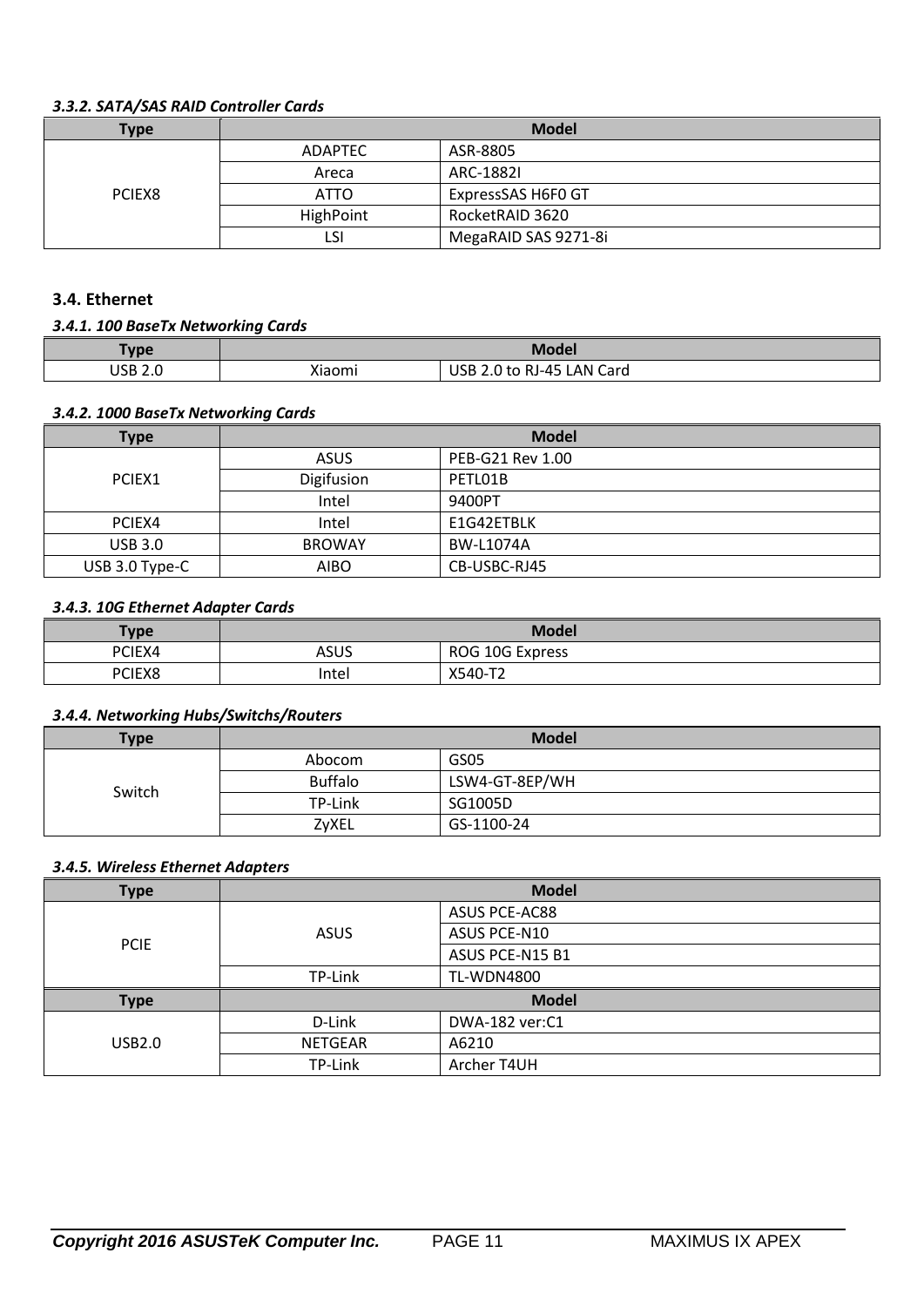# **3.5. Fans and Heatsinks**

| <b>Type</b>   | <b>Model</b>        |               |
|---------------|---------------------|---------------|
|               | <b>COOLERMASTER</b> | NEPTON 280L   |
| Intel LGA1151 | Intel               | <b>TS13X</b>  |
|               |                     | TS15A (0.60A) |
|               | <b>NOCTUA</b>       | NH-U9S        |
|               | SILVERSTONE         | <b>TD02</b>   |

# **3.6. Keyboard and Mouse**

# *3.6.1. Keyboards*

| <b>Type</b>       | <b>Model</b>       |                                      |
|-------------------|--------------------|--------------------------------------|
| PS/2              | <b>LOGITECH</b>    | K100                                 |
|                   | <b>STEELSERIES</b> | 7G                                   |
|                   | <b>ASUS</b>        | <b>GK1050 RGB KEYBOARD</b>           |
|                   |                    | <b>STRIX TACTIC PRO</b>              |
|                   | AJAZZ              | <b>AK10</b>                          |
|                   | <b>CHERRY</b>      | G80-3000LPCEU-2                      |
|                   | <b>CM STORM</b>    | <b>QUICK FIRE RAPID-I</b>            |
|                   | Corsair            | <b>VENGEANCE K70</b>                 |
|                   | DARE-U             | METAL MAX MECHANICAL GAMING KEYBOARD |
|                   | DASKEYBOARD        | DAS KEYBOARD 4                       |
|                   | Ducky              | Shine4                               |
|                   | <b>FILCO</b>       | <b>NINJA</b>                         |
|                   | <b>FUHLEN</b>      | SC950 OMG                            |
|                   | <b>G.SKILL</b>     | <b>KM780</b>                         |
|                   | i-rocks            | KR-6523                              |
| USB 1.1 / USB 2.0 | <b>KEYCOOL</b>     | HERP-87                              |
|                   | <b>LBOTS</b>       | DK130500041                          |
|                   | <b>LISHENG</b>     | KB-118                               |
|                   | Logitech           | G910                                 |
|                   | <b>MAX</b>         | <b>BLACKBIRD</b>                     |
|                   | <b>NEWMEN</b>      | GM100                                |
|                   | QPAD               | <b>MK-85</b>                         |
|                   | RealForce          | <b>108UBK</b>                        |
|                   | ROYAL KLUDGE       | <b>RG-928</b>                        |
|                   | SADES              | <b>CAI JUE</b>                       |
|                   | SANGEE             | XT2-PRO                              |
|                   | SHARKOON           | <b>TACTIX</b>                        |
|                   | <b>STEELSERIES</b> | <b>APEX</b>                          |
|                   | <b>TEAM WILF</b>   | <b>VOD STORM</b>                     |
|                   | <b>TESORO</b>      | <b>DURANDAL</b>                      |

# *3.6.2. Keyboard + Mice Combos*

| <b>Type</b> | <b>Model</b> |             |
|-------------|--------------|-------------|
|             | <b>ASUS</b>  | KM-95       |
| PS/2        | A4TECH       | KB-N9000    |
|             | DARE-U       | <b>VX60</b> |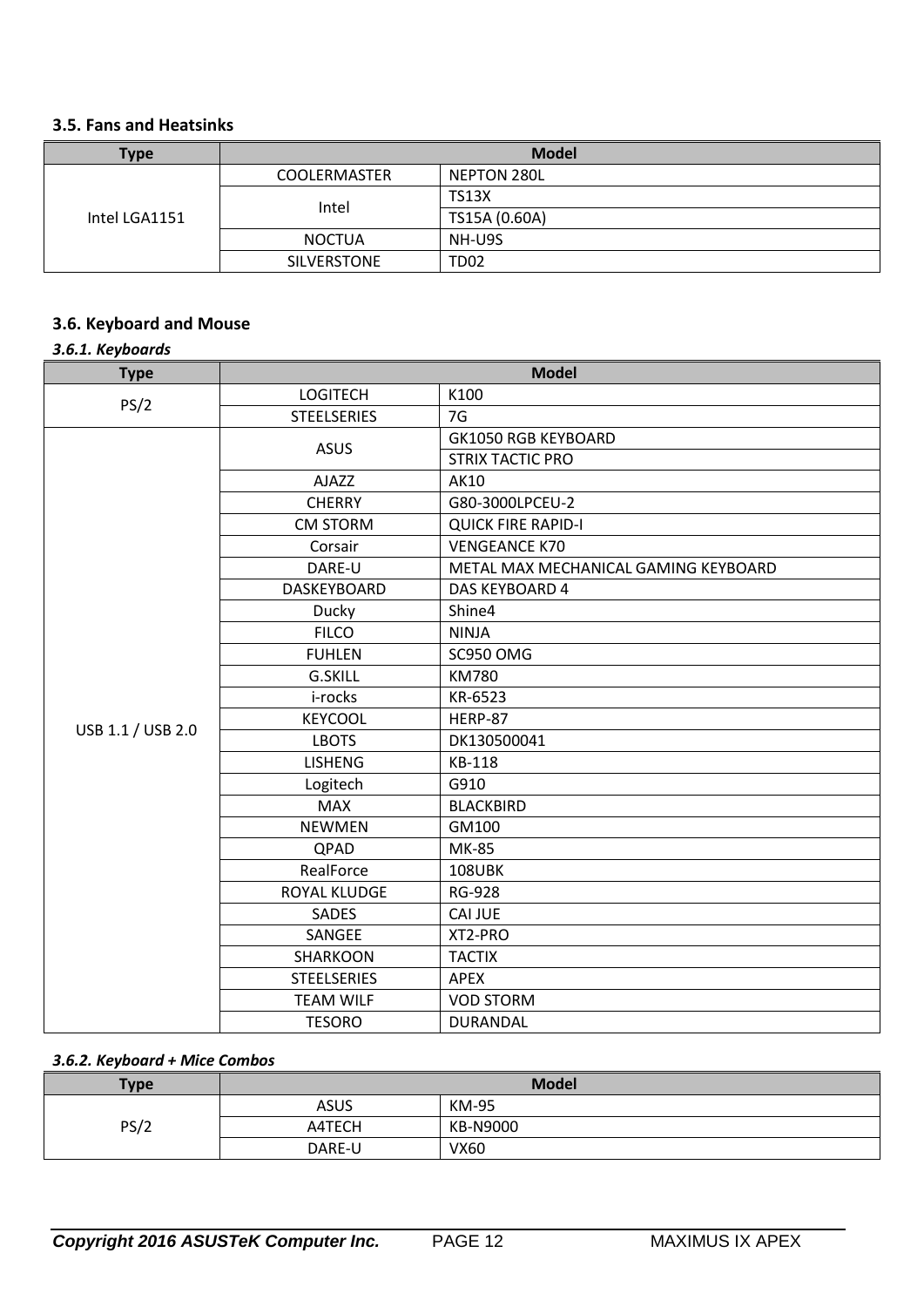| <b>Type</b>      | <b>Model</b>     |                                 |
|------------------|------------------|---------------------------------|
|                  | A4TECH           | KB-N9000                        |
|                  |                  | KM-95                           |
|                  |                  | WKM-1000                        |
|                  | DARE-U           | VX60                            |
|                  |                  | X-LEAGUE                        |
|                  | Kinyo            | <b>KBM-991</b>                  |
| SB 1.1 / USB 2.0 | Logitech         | G100s                           |
|                  |                  | <b>K400R</b>                    |
|                  | <b>MICROSOFT</b> | COMFORT 5000                    |
|                  | <b>NEWMEN</b>    | BE IN LOVE 350                  |
|                  | <b>RAPOO</b>     | 8000                            |
|                  | <b>RAZER</b>     | ABYSSUS ESSENTIAL GAMING BUNDLE |

### *3.6.3. Mice*

| <b>Type</b>      | <b>Model</b>       |                      |
|------------------|--------------------|----------------------|
| PS/2             | A4TECH             | OP-620D              |
|                  | <b>FUJIEI</b>      | SM0135               |
|                  |                    | GT200                |
|                  | <b>ASUS</b>        | <b>SICA</b>          |
|                  |                    | <b>SPATHA</b>        |
|                  | <b>AORUS</b>       | Thunder M7           |
|                  | <b>CM STORM</b>    | <b>REAPER</b>        |
| USB 1.1/ USB 2.0 | <b>CORSAIR</b>     | <b>VENGEANCE M95</b> |
|                  | <b>LEETGION</b>    | <b>HELLION</b>       |
|                  | <b>LISHENG</b>     | LX-305               |
|                  | Logitech           | Wireless M560        |
|                  |                    | T620                 |
|                  | QPAD               | OM5K                 |
|                  | RAZER              | DEATHADDER 1800DPI   |
|                  | <b>ROCCAT</b>      | <b>LUA</b>           |
|                  | <b>STEELSERIES</b> | <b>RIVAL</b>         |
|                  | <b>XINMENG</b>     | XM-M398              |

# **3.7. Optical Drives**

| <b>Type</b>    | <b>Model</b> |                  |
|----------------|--------------|------------------|
|                | <b>ASUS</b>  | SBW-06D2X-U      |
| <b>USB 2.0</b> |              | SBW-S1 PRO       |
|                |              | SDRW-08D3S-U     |
|                |              | SDRW-08U5S-U     |
| <b>USB 3.0</b> | Pioneer      | BDR-XS06T        |
|                | Plextor      | <b>PX-B950UE</b> |
| <b>SATA</b>    | <b>ASUS</b>  | <b>BC-12B1ST</b> |
|                |              | <b>BW-12B1ST</b> |
|                |              | <b>BW-14D1XT</b> |
|                |              | <b>BW-16D1HT</b> |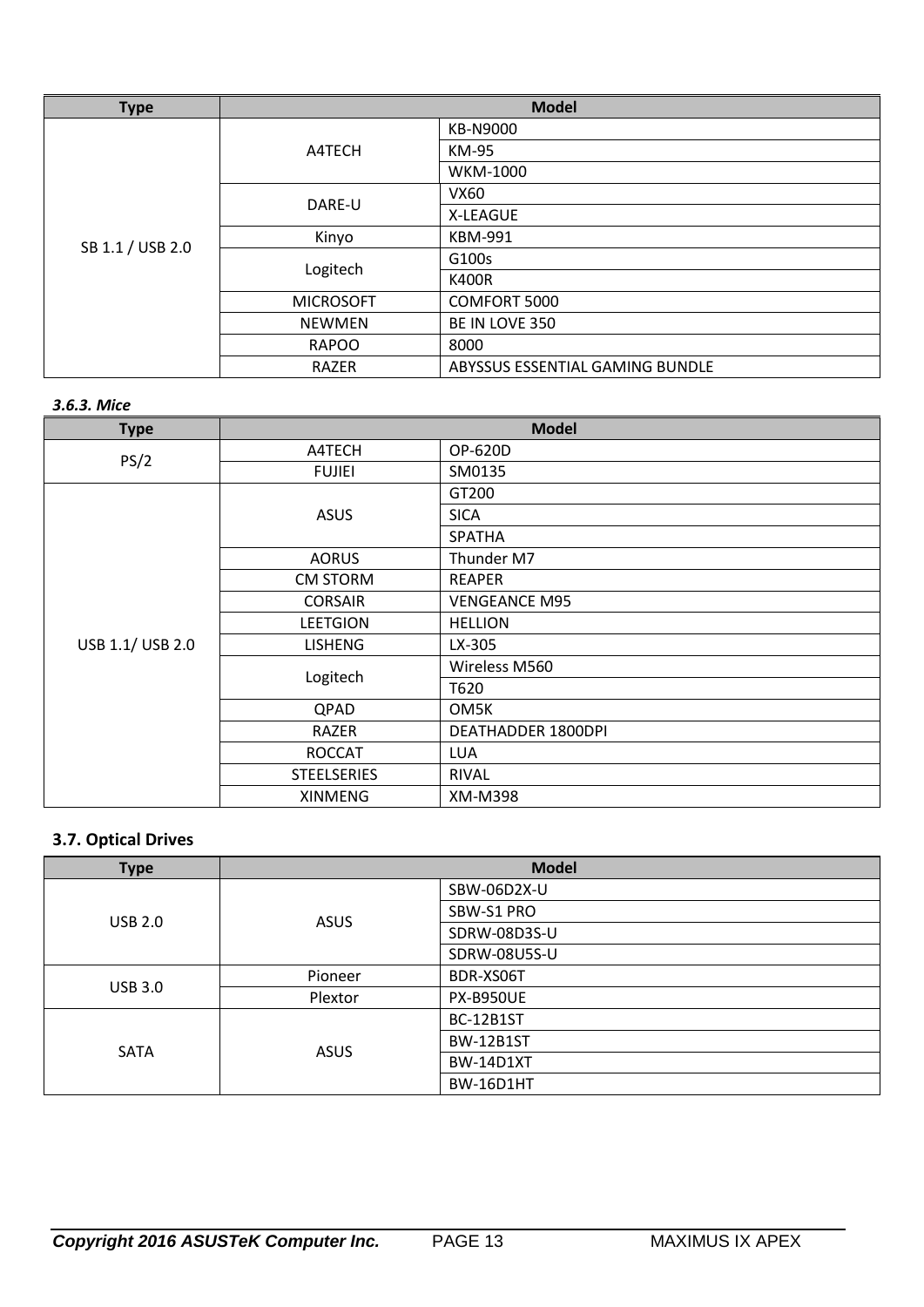| <b>Type</b> | <b>Model</b> |                  |
|-------------|--------------|------------------|
|             |              | DRW-24D3ST       |
|             | <b>ASUS</b>  | DRW-24D5MT       |
|             |              | DVD-E818A9T      |
|             | LG           | LG GH24NSB0      |
|             | Lite-On      | IHAS124          |
|             |              | IHAS524          |
|             | Pioneer      | BDR-207EBK       |
|             |              | BDR-208EBK       |
|             |              | BDR-209DBK       |
| <b>SATA</b> |              | BDR-S07XLB       |
|             | Pioneer      | BDR-S08XLT       |
|             |              | DVR-220CHV       |
|             |              | DVR-S20L         |
|             |              | DVR-S21LBK       |
|             |              | <b>PX-891SAW</b> |
|             | Plextor      | <b>PX-B950SA</b> |
|             |              | <b>PX-B950UE</b> |
|             |              | <b>SH-222AB</b>  |
|             | Samsung      | <b>SH-224DB</b>  |

## **3.8. Multi-function Printers**

| <b>Type</b>    | <b>Model</b>   |                |
|----------------|----------------|----------------|
|                | <b>Brother</b> | DCP-L2540DW    |
| <b>USB 2.0</b> | Canon          | PIXMA MX377    |
|                | <b>EPSON</b>   | XP-422         |
|                | HР             | OFFICE JET4630 |

## **3.9. TV Tuner & Video Capture Cards**

| <b>Type</b>    | <b>Model</b> |                    |
|----------------|--------------|--------------------|
| PCIEX1         | AverMedia    | RECENTRAL          |
|                | HAUPPAUGE    | <b>TV-HVR-2250</b> |
| <b>USB 2.0</b> | Uptech       | Hybrid TV HD 3     |

# **3.10. Others Input Device**

# *3.10.1. Apple Devices*

| $T$ <sub>ype</sub> | <b>Model</b> |                  |
|--------------------|--------------|------------------|
| USB 2.0            | Apple        | iPad mini 16GB   |
|                    |              | iPad2 Wi-Fi 16GB |
|                    | Apple        | iPhone 5 16GB    |

### *3.10.2. Android Series Device*

| <b>Type</b> | <b>Model</b> |                                 |
|-------------|--------------|---------------------------------|
|             | ASUS         | ASUS ZenPad S 8.0 64GB (Z580CA) |
| USB 2.0     | Amazon       | Fire HD7 (4th Generation)       |
|             | Nokia        | N132GB                          |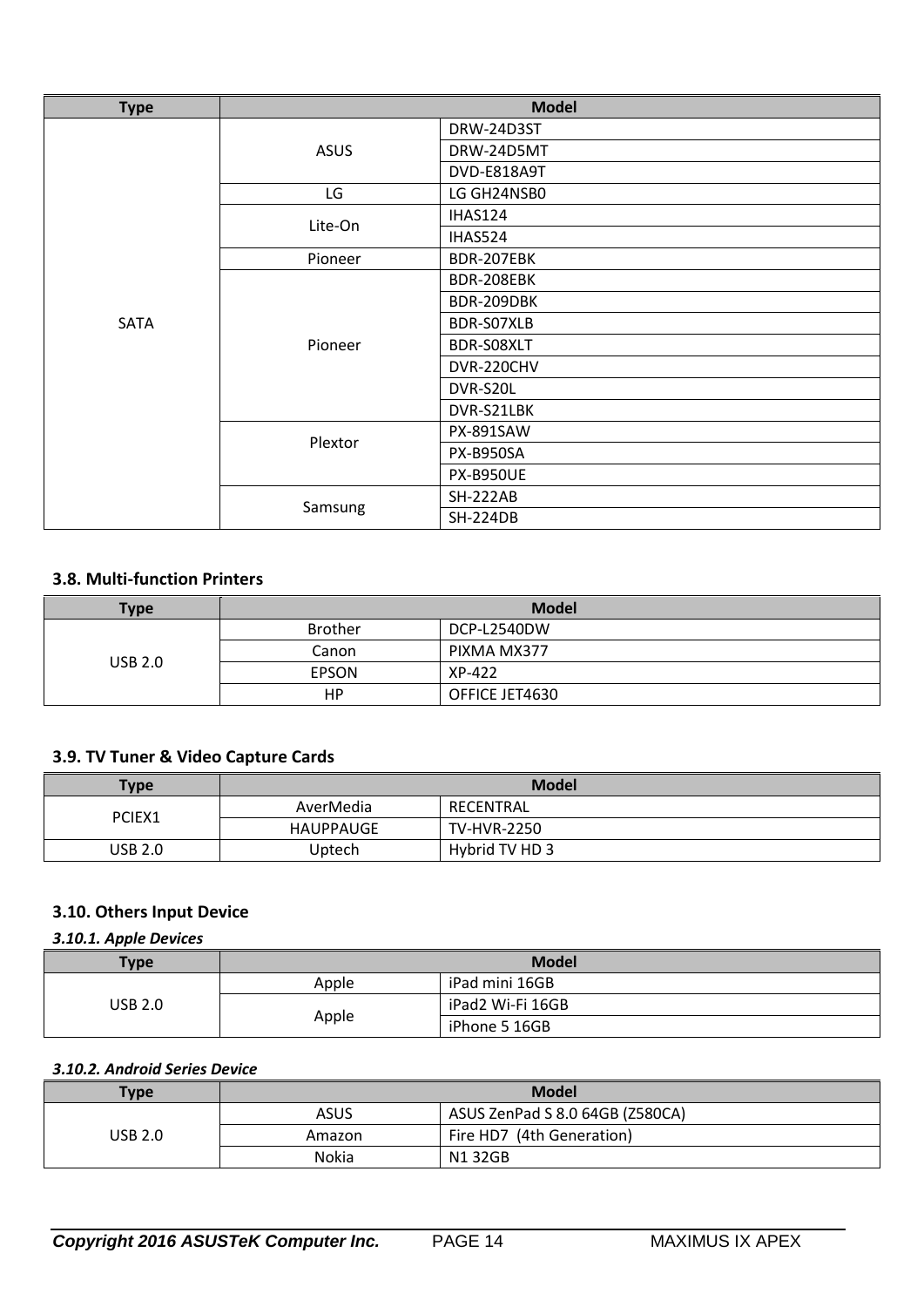|  | 3.10.3. Joystick |
|--|------------------|
|--|------------------|

| <b>Type</b>    | <b>Model</b>   |                         |
|----------------|----------------|-------------------------|
| <b>USB 2.0</b> | <b>BETOP</b>   | BTP-2175                |
|                |                | F710                    |
|                | Logitech       | <b>G27 RACING WHEEL</b> |
|                | <b>MADCATZ</b> | FLY5                    |

# *3.10.4. Web Cams*

| $T$ ype | Model    |                                                 |
|---------|----------|-------------------------------------------------|
| USB 2.0 | Logitech | C920                                            |
|         | Rosewill | RCM-8163 True 1.3 M Effective Pixels USB WebCam |

### **3.11. Monitor**

| <b>Type</b> | <b>Model</b> |                        |
|-------------|--------------|------------------------|
|             | <b>ASUS</b>  | ASUS MX279H            |
|             |              | ASUS PA249Q            |
|             |              | ASUS PA328Q            |
|             |              | ASUS PB287Q            |
|             |              | ASUS PQ321Q            |
|             |              | <b>ASUS PT201Q20</b>   |
|             |              | ASUS VG236H            |
|             |              | ASUS VX239H            |
|             | Acer         | Acer S277HK            |
|             |              | Acer T272HL            |
|             | <b>AOC</b>   | <b>AOC M2870VQ</b>     |
|             |              | AOC Q2963PM            |
|             | <b>BenQ</b>  | BenQ E2200HD           |
|             |              | BenQ RL2455HM          |
|             |              | BenQ XL2420Z           |
|             | Dell         | Dell P2815Q            |
|             |              | <b>Dell U2410</b>      |
| <b>HDMI</b> |              | Dell U2717D            |
|             |              | Dell U2913WM           |
|             |              | <b>Dell U3014</b>      |
|             |              | Dell U3415W            |
|             | <b>EIZO</b>  | <b>EIZO EV2455</b>     |
|             | Hanns.G      | Hanns.G HZ281          |
|             | HP           | <b>HP LP2480ZX</b>     |
|             | LG           | LG 27MP77HM-P          |
|             |              | LG 34UM95-P            |
|             |              | LG 47LX9500            |
|             | <b>NEC</b>   | NEC EA273WM            |
|             | Samsung      | Samsung S23A950        |
|             |              | Samsung S24A350H       |
|             |              | Samsung U28D590D       |
|             | Sony         | Sony KD-55X8500B       |
|             |              | Sony KDL-40EX720       |
|             | ViewSonic    | ViewSonic TD2240       |
|             |              | ViewSonic VA2855SMH    |
|             | <b>WUSH</b>  | <b>WUSH AMTRAN A32</b> |